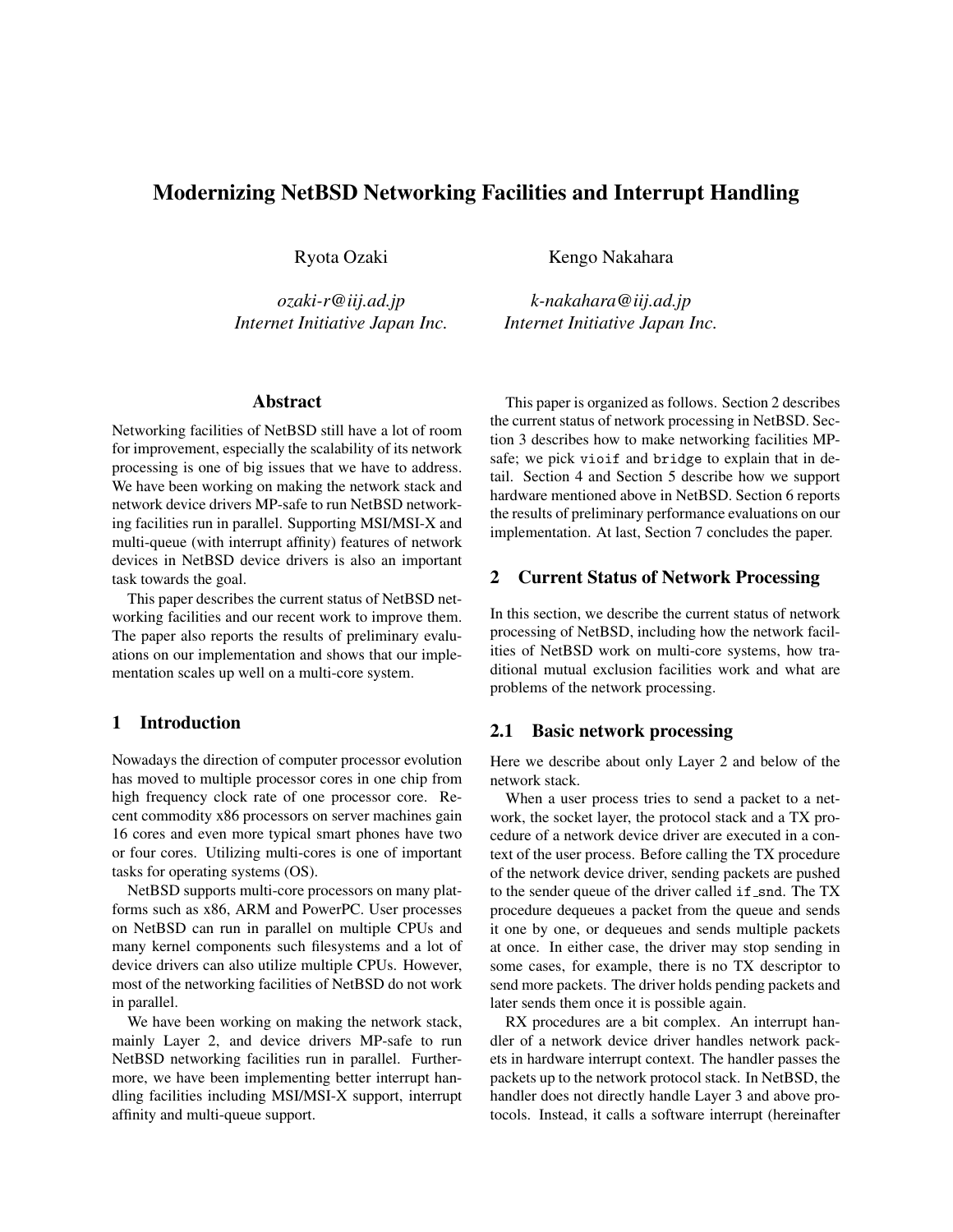called softint) handler to perform such protocol processing; it pushes the packets to the queue of a softint for each protocol such as IPv4, IPv6 and ARP<sup>1</sup>.

Each softint has a priority that is lower than hardware interrupt handler (we will describe priorities of softints in Section 2.2.2). A softint has its own context and can sleep or block unlike hardware interrupt context. Switching to softint context from hardware interrupt context is faster than switching to a user process (we use LWP to refer to it hereinafter) context.

Network processing of Layer 2 and below is always executed with holding the big kernel lock of NetBSD, called KERNEL LOCK described in the next section. The output routine of Layer 2 (ether\_output), hardware interrupt handlers and softint handlers such as bridge forward are executed with holding KER-NEL LOCK. softnet lock which is a mutex (described in Section 3.1.1) is also held in softint handlers. Therefore, most network processing of Layer 2 and below is serialized.

## 2.2 Traditional mutual exclusion facilities

### 2.2.1 KERNEL LOCK

KERNEL LOCK is a kind of big (giant) kernel locks in the literature. By holding it, a LWP can prevent other LWPs (including softint) that try to hold the lock from running on other CPUs.

The lock can be used in any contexts including hardware interrupt contexts. A LWP can sleep with holding the lock; the lock is released temporarily when the LWP is going to sleep. Constraints of the lock are relatively lax and we can easily use it widely in the kernel. However, it is a biggest obstruction of parallel network processing and we have to remove them all from the kernel to utilize multi-core capabilities.

### 2.2.2 IPL and SPL

NetBSD defines interrupt priority levels (IPL): IPL HIGH (a.k.a., IPL SERIAL), IPL SCHED and IPL VM (a.k.a., IPL NET) for hardware interrupts in descending order, IPL SOFTSERIAL, IPL SOFTNET, IPL SOFTBIO and IPL SOFTCLOCK for software interrupts in descending order, and IPL NONE for the lowest level of IPL.

spl\* APIs, such as splhigh and splnet, allow changing the system interrupt priority level (SPL). The SPL is an IPL under which the system is running, and the system cannot be interrupted by a lower interrupt than the SPL. For example, it is used to protect a data shared between the network stack and an interrupt hander of a network device by raising the SPL to IPL NET that is an IPL for hardware interrupts of network devices. splnet is used to change the SPL to IPL NET. splx restores the SPL with a passed SPL that is normally a return value of a spl function. Note that we cannot lower the SPL; if we try to do so, the operation is just ignored.

The limitation of the mechanism is that it prevents only interrupts that happen on the current CPU from executing. Thus, it does not work at all as a mutual exclusion between multiple CPUs. For MP-safe networking, we should replace most of splnet with mutexes.

## 2.3 How each component works

### 2.3.1 Network device drivers

NetBSD does not have per-cpu interrupt affinity and distribution facility. Every interrupts go to CPU#0, which means that every interrupt handlers and subsequent network processing including softint for each protocol processing described in Section 2.1 run on CPU#0. Thus, the current implementations of the device drivers do not provide any mutual exclusion between interrupt handlers. On the other hand, packet transmissions can be executed on any CPUs. We always hold KERNEL LOCK before calling a packet transmission routine of a device driver so that only one instance of the routine is executed in the system at the same time.

Shared resources between LWPs and hardware interrupt handlers are simply protected by splnet. Mutual exclusion between LWPs and softint are currently done by KERNEL LOCK and/or softnet lock.

#### 2.3.2 Layer 2 forwarding

Here we describe about bridge networking facility that connects two or more network interfaces at Layer 2 and forwards Ethernet frames between them. Figure 1 shows a basic forwarding flow of the Layer 2 forwarding.

When an incoming frame comes to a network interface attached to a bridge, it passes it up to the bridge. bridge input is first called to handle the frame. If the frame directs to the machine, it receive the frame via ether\_input. If not, the bridge forwards the frame via bridge\_forward.

bridge is a half-baked component in NetBSD; it can run in any of hardware interrupt, softint and normal LWP contexts. Most of forwarding routines run in softint context (bridge forward) while the packet receive processing (bridge input) runs in hardware interrupt context and we have to use a spin mutex to protect shared resources between the two contexts. Layer 3 protocol processing runs in a softint context or a normal LWP con-

<sup>1</sup>Note that there is an exception; the *fastforward* mechanism directly calls a TX routine of a network device driver from a receive interrupt handler if possible.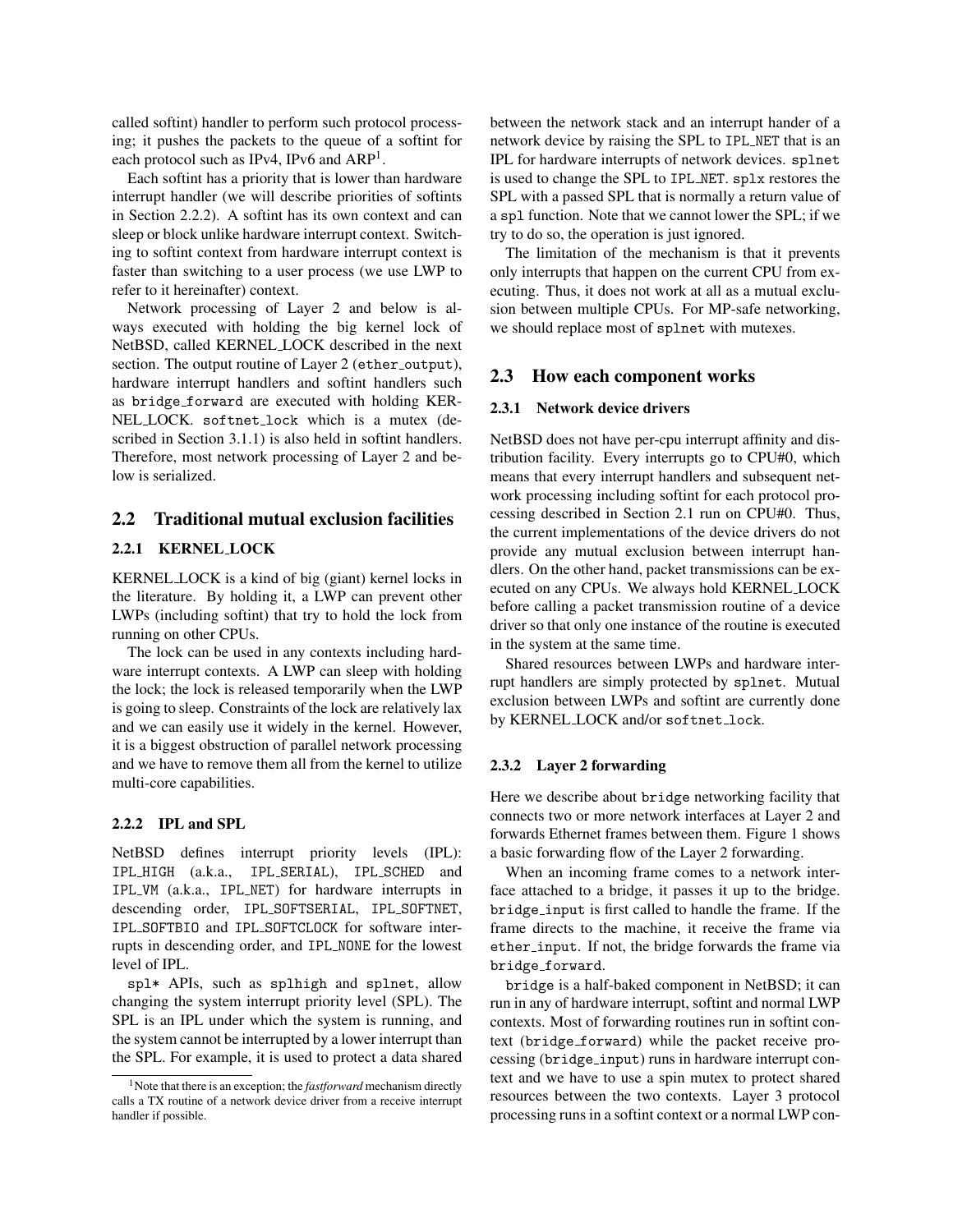

Figure 1: Layer 2 forwarding

text as mentioned in Section 2.1 so that we can use any mutual exclusion facilities.

Currently any procedures in bridge are serialized by the KERNEL LOCK and additionally softnet lock is used for bridge forward. Shared resources between the hardware interrupt context and the other contexts are protected by splnet.

# 3 MP-safe Networking

In this section, we first describe mutual exclusion facilities that are usable to make networking facilities of NetBSD MP-safe. Next, we describe how to make networking facilities of NetBSD MP-safe by giving examples.

## 3.1 Mutual exclusion facilities for MP-safe

Table 1 summarizes all mutual exclusion facilities of NetBSD and their characteristics.

### 3.1.1 mutex

NetBSD's mutexes are almost identical to Solaris's ones [3]. There are two types of mutexes: spin mutex and adaptive mutex. A spin mutex is used as mutual exclusion between LWPs (including softint) and hardware interrupt handlers running on different CPUs. It busywaits until it succeeds to take the lock. A LWP cannot sleep with holding a spin mutex.

An adaptive mutex is used as mutual exclusion between LWPs (including softint). It first tries busy-waiting if a mutex holder of the mutex is running on another CPU. If it fails to take the lock after some periods or in the first place the mutex holder is (was) running on the same CPU, it sleeps until the mutex holder releases the mutex. Thus, an adaptive mutex cannot be used in hardware interrupt handlers. A LWP is able to sleep with holding an adaptive mutex (at least as of this writing), however, that is not recommended. Sleep-able operations, such as memory allocations, should be done out of critical sections, otherwise performance may be degraded on multi-core systems.

Note that NetBSD does not support reentrant mutexes unlike FreeBSD, so we have to carefully use mutexes to avoid deadlock.

#### 3.1.2 rwlock

rwlock is a kind of readers-writer lock in the literature. A critical section protected by an rwlock allows multiple readers to access it concurrently while a single writer has exclusive access to the critical section. Readers and writers may block on an rwlock, thus, rwlocks cannot be in hardware interrupt context. Like adaptive mutexes, readers and writers spin on an rwlock when there is no waiter and an owner of the lock is running on another CPU.

An rwlock is suited for cases that there are many readers and a few writers, in other word, there are frequent reads and infrequent writes to a protected data. However, if a data has a higher ratio of read(er)s to write(r)s (e.g., a case of ifnet list that is modified only when an interface is added or deleted), pserialize that we will mention in the next section is more appropriate to use for that case.

### 3.1.3 pserialize

Making MP-safe by serializing concurrent processes works but it is known that it does not scale [4]. Using a lockless data structure and implementing fast paths without any locks can work and scale well. However, there is an issue to solve; how we safely destroy an object that users may be holding. One solution for the issue is to have a reference counting mechanism, although it also prevents scaling up because a counter can be a point of cache contentions.

pserialize is a readers-writer synchronization designed for lock-less read operations. The basic idea of pserialize is similar to RCU [5, 4] that is a passive synchronization mechanism of Linux. It allows readers to access shared resources with low overhead while a writer has to wait slightly long periods until it can guarantee that readers have released holding shared resources. To surely guarantee the condition, pserialize enforces that a reader inside a critical section must not sleep and block. With the assumption, we can know that readers have released holding objects once a context switch on all CPU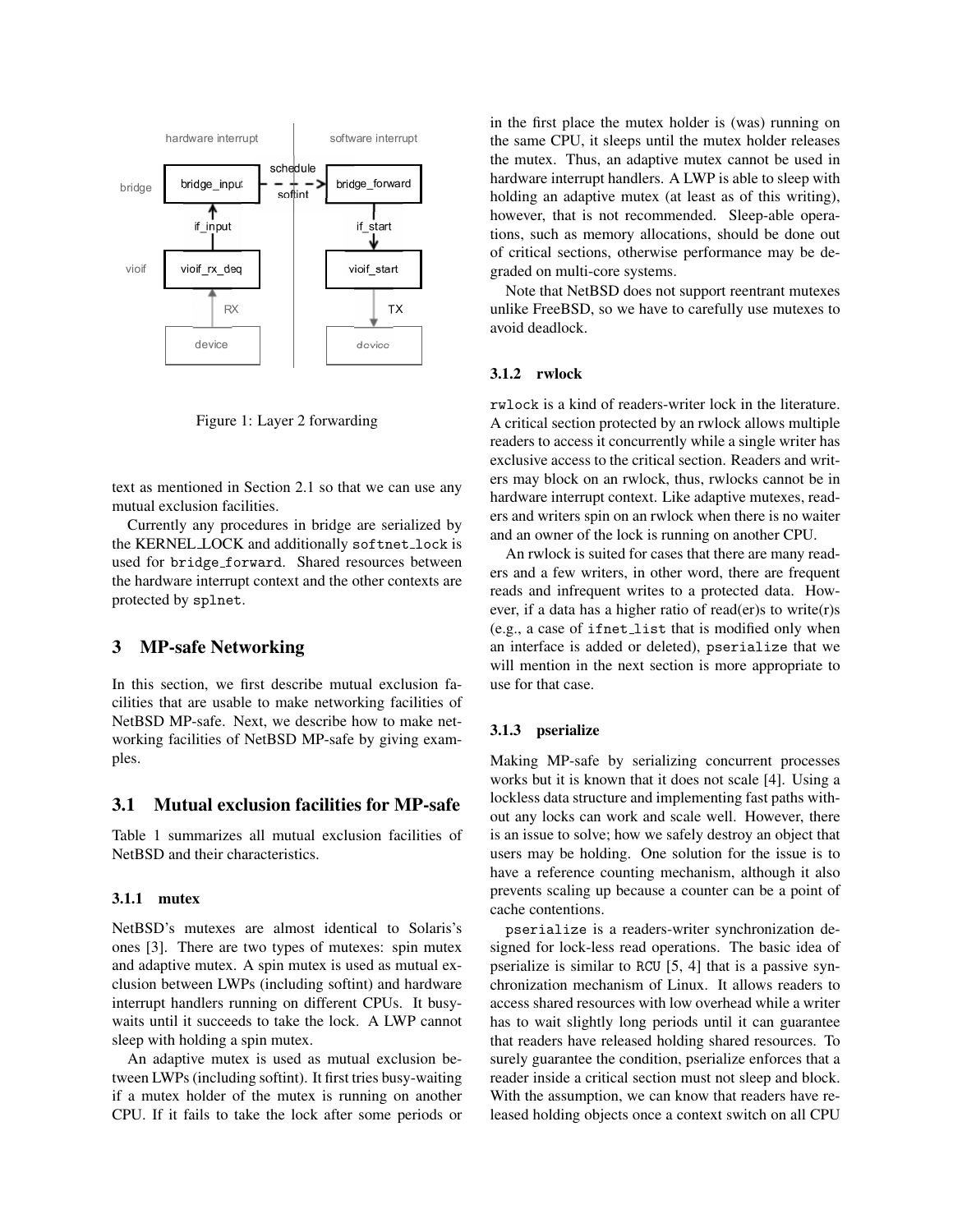|                     | Usable on $MP(1)$ | $H$ W interrupt $(2)$ | Sleep/block-able | Reentrant | Caliable facilities (3) |
|---------------------|-------------------|-----------------------|------------------|-----------|-------------------------|
| <b>KERNEL_LOCK</b>  | ves               | ves                   | yes              | ves       | all                     |
| $spl*$              | no                | ves                   | yes              | ves       | all $(4)$               |
| mutex (spin)        | yes               | yes                   | no               | no        | mutex (spin)            |
| mutex (adaptive)    | ves               | no                    | Yes(5)           | no        | all                     |
| rwlock              | ves               | no                    | Yes(5)           | no        | all                     |
| pserialize (reader) | ves               | no                    | no               | no(6)     | mutex (spin)            |

Usable on MP (1) HW interrupt (2) Sleep/block-able Reentrant | Callable facilities (3)

(1) Does it affect to activities on other CPUs? (2) Can it be used in hardware interrupt context? (3) Facilities that can be used in its critical section (4) It should not lower SPL (5) Possible but not recommended (6) Possible but not expected

| Table 1: Mutual exclusion facilities |  |
|--------------------------------------|--|
|--------------------------------------|--|

cores happens twice. There is another constraint that a shared data collection, for example a linked list, needs to be lock-free and allow a writer to remove a data from the collection without interfering readers.

On a writer side, we use pserialize\_perform to wait for readers going out from a critical section. A typical usage of pserialize\_perform is like this:

```
mutex_enter(&writer_lock);
/* remove a object from the collection */
pserialize_perform(psz);
/*
 * Here we can guarantee that nobody is
 * touching the object
 */
mutex_exit(&writer_lock);
/* So we can free the object safely */
```
The lock (adaptive mutex) is required to protect the shared data collection. After pserialize\_perform, pserialize guarantees a removed object is not being accessed by anyone.

# 3.2 Case studies

In this section, we describe how to make network device drivers and network facilities MP-safe. We pick if vioif network device driver and bridge as examples for our explanation in this paper.

#### 3.2.1 Making vioif MP-safe

The basic strategy is quite simple: get rid of KER-NEN LOCK and introduce fine-grain locking [2].

We introduce two spin mutexes, one for TX and the other for RX. The TX mutex is always held when a TX procedure is sending packets (vioif\_start) and the TX interrupt handler is cleaning up used mbufs (vioif tx vq done). The RX mutex is held when the RX interrupt is handling packets (vioif rx deq) and filling mbufs to RX descriptors (vioif populate rx mbufs). The RX mutex is released when vioif rx deq calls a upper layer routine if input (normally it is ether input), and re-taken after returning from the upper routine.

With the preparations, the device driver can work without global locks. We enable the interrupt handlers to run without KERNEL LOCK by setting the PCI\_INTR\_MPSAFE to pci\_intr\_establish. Additionally, we use the interrupt distribution facility that we have implemented and will describe later. By doing so, we can run TX procedures and RX procedures in parallel, and also run multiple RX interrupt handlers on different CPUs. However, TX procedures on multiple CPUs are still serialized due to KERNEL LOCK as we mentioned before. To this end, we have to make upper layer components MP-safe. We have done this only for the bridge forwarding facility.

Shutdown processes are great concerns when making a component MP-safe. We have to guarantee that, for example, a freed packet is not accessed by anybody and a stopped device driver does not process any more packets. We introduce a flag to if\_vioif that indicates the driver is stopping. The shutdown routine (vioif  $_{\text{stop}}$ ) has to set the flag before starting the shutdown sequence. The TX and RX procedures have to check the flag to know whether the driver can proceed its procedure. Especially we have to check it after coming back from a upper layer routine in vioif rx\_deq.

### 3.2.2 Making bridge MP-safe

A bridge has two important resources: a bridge member list and a MAC address table. A bridge member list is a linked list and each item points to an interface object. The list is not changed in fast paths, i.e., during packet processing, so we can use a pserialize for the list<sup>2</sup>. We also need a reference counting mechanism for each

<sup>2</sup>Note that pserialize does not intend to be used in hardware interrupt context. However, in practice, we can use it for readers in hardware interrupt context using splhigh. This is a temporal solution until we make the entire Layer 2 network stack run in softint context.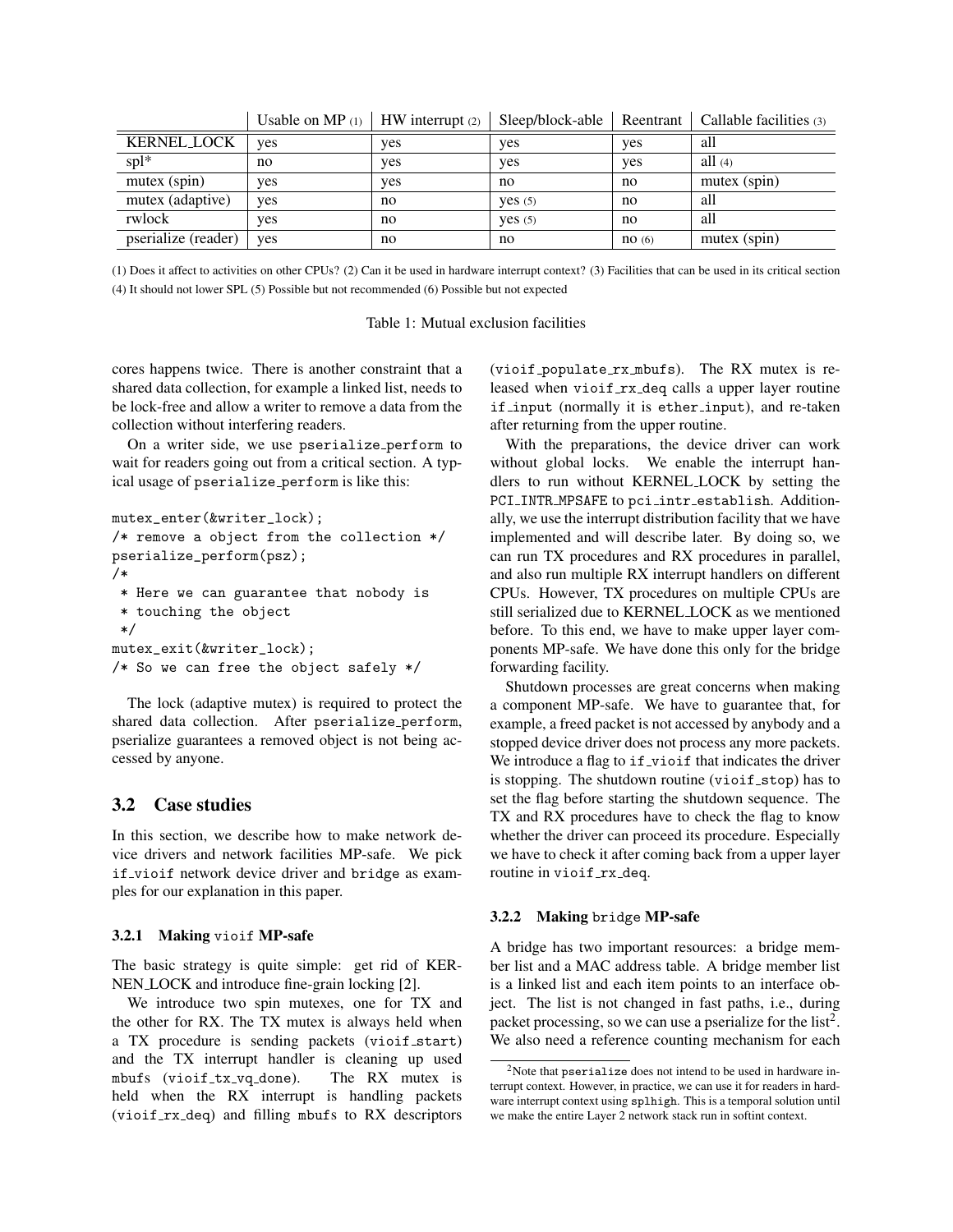bridge member to work the pserialize correctly because bridge members can be held by users over sleep-able operations, which violates a constraint of pserialize that is mentioned in Section 3.1.3. On a reader side, we increment a reference count of a bridge member during pserilize read and release the reference after using the bridge member. On a writer side, we first remove a bridge member from the member list and then use pserialize perform to guarantee nobody is trying to hold the bridge member anymore. Then, we synchronize on the reference count of the bridge member to wait for a possible user to release the bridge member. After that, we can ensure that nobody is holding the bridge member and safely free the bridge member.

A MAC address table is a hash table with linked lists. Linked lists of a table are not changed in fast paths so that we can use a pserialize for linked lists. Unlike a bridge member list, an entry of a table will not be held over sleep-able operations, thus, we do not need a reference counting mechanism in addition to the pserialize. Nevertheless, we have another issue to tackle; we need to release a bunch of entries at once, for example, a system administrator wants to flush all MAC address entries from a bridge. If we try to get rid of each entry one by one through a pserialize, it would take longer time than we desire because the pserialize is extremely slow. Therefore, we remove entries at one pserialize. To this end, we need to allocate a temporal buffer to accommodate releasing entries *before* taking a mutex for the MAC address table because allocating memory with holding a mutex is not recommended nowadays in NetBSD. The fact enforces that we have to retry allocating a buffer when we know the allocated memory is short since the releasing entries have been increased between the allocation and the mutex acquisition.

This is a pseudo code around pserialize\_perform in if bridge.

```
retry:
 allocated = sc->entry_count;
 list = kmem_alloc(sizeof_entry * allocated, ...);
 /* Here the # of entries can be changed */
 mutex_enter();
 if (sc->entry_count > allocated) {
   /* The entries increased, we need more memory */
   mutex exit():
   kmem_free(list, ...);
   goto retry;
 }
 /* Remove entries from the list */
 i = 0:
 LIST_FOREACH_SAFE(entry, sc->list, ...) {
   bridge_rtnode_remove(sc, entry);
   list[i++] = entry;}
```

```
/* Waiting for users having gone */
if (i > 0)
 pserialize_perform();
mutex_exit();
/* Destroy entries here */
while (-i \ge 0)bridge_rtnode_destroy(brt_list[i]);
```
kmem\_free(list, ...);

The code gets more complex than ever, however, lock contentions are greatly eliminated by using a pserialize instead of mutexes.

# 3.3 An alternative architecture for network device drivers

NetBSD has a new architecture of network device drivers designed by Matt Thomas, a core NetBSD developer. The concept of the architecture is to run most packet processing in softint context. A softint handler processes *both* TX and RX of a device driver; both a upper protocol layer and an hardware interrupt handler just queues sending/incoming packets to the softint and calls it to perform TX/RX.

The benefits of the architecture are:

- It reduces execution periods of hardware interrupt handlers and prevents interrupt overload causing livelock [6].
- It allows whole the protocol stack run in softint context, which especially simplifies tasks on making Layer 2 protocol processing MP-safe.
- It simplifies locking for MP-safe because only softint processes TX and RX in the architecture.
- It would easily migrate to the polling model of packet processing such as Linux NAPI.

A drawback of the architecture would be an overhead of switching to a softint on any packet processing. We suppose that switching to a softint is enough fast  $3$ . Actually the NAPI framework of Linux, which uses softirq for receiving packets, has proved that it can archive good throughput with switching to softirq on every packet receptions if it receives incoming packets in one switch.

We consider migrating all network device drivers to the architecture by providing a framework for it.

## 4 Interrupt Process Scaling

In order to achieve high performance parallel network processing, we need to run interrupt handlers in parallel on multiple CPUs. Furthermore, to avoid contentions

<sup>3</sup> In NetBSD, some CPU architecture implements *fast* softint and others does not implement it. We assume a *fast* version here.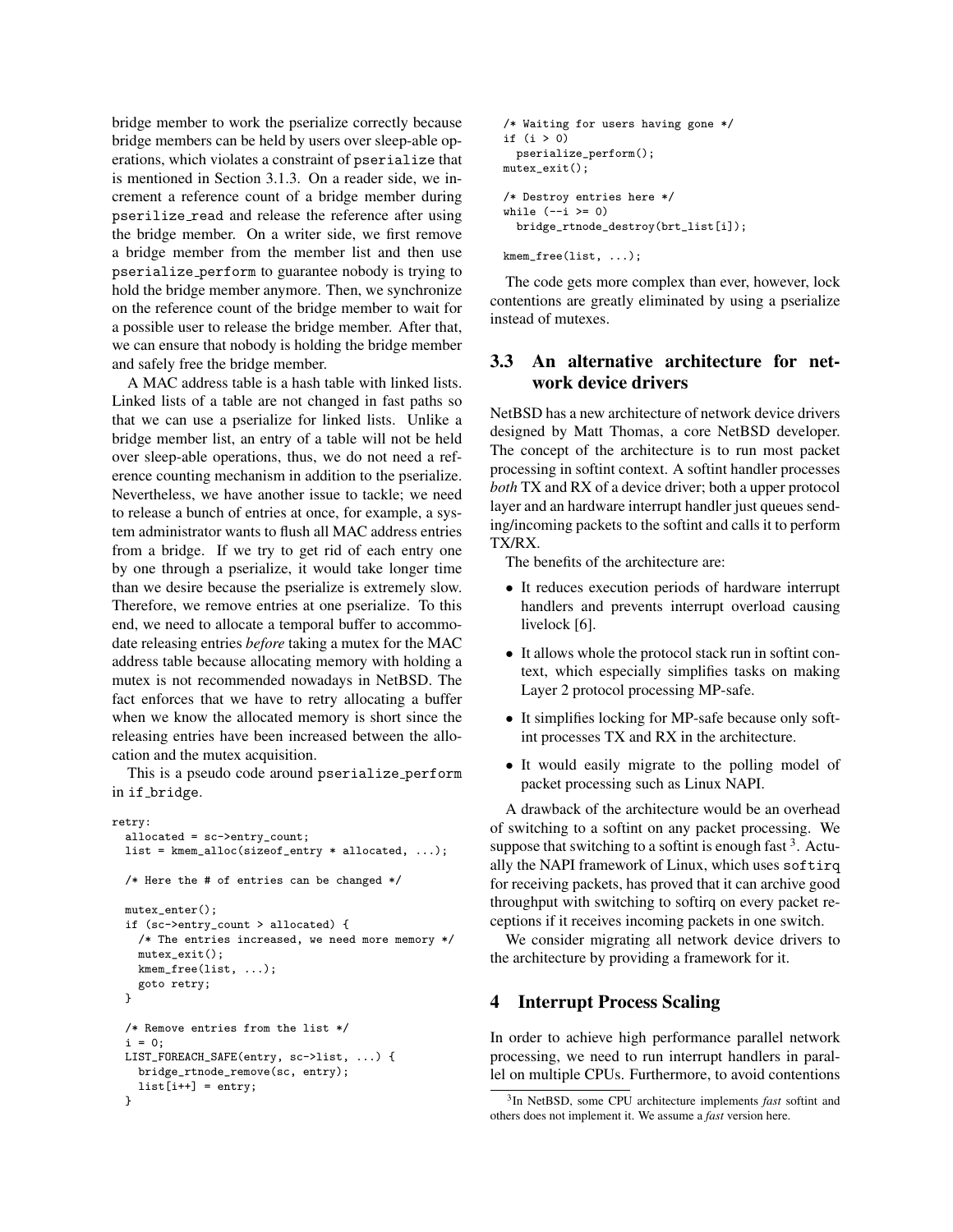against packet buffers between interrupt handlers, we need to support the multi-queue facility of modern network devices, which requires MSI/MSI-X.

In this section, we describe the technologies and what we have done to support them in NetBSD.

## 4.1 MSI/MSI-X support

Message Signaled Interrupt (MSI/MSI-X) support is optional for PCI 3.0 devices and required for PCI Express devices [7]. They use memory read/write instead of interrupt signal line to notify interrupts to CPUs, so they are not restricted by hardware as much as legacy interrupts. Some devices (and hypervisors) do not support legacy INTx interrupts and support only MSI/MSI-X. Therefore, MSI support is required by OSes that want to use such devices.

Both MSI and MSI-X can use multiple interrupts for one device. MSI-X allows issuing multiple interrupts from one device at the same time while MSI can send only one interrupt at the same time. To distribute interrupts from one device at the same time to multiple CPUs, it is required to support not only MSI but also MSI-X.

Currently, NetBSD supports only MSI on only PowerPC while FreeBSD and DragonFlyBSD support both MSI and MSI-X, and OpenBSD supports only MSI. We design APIs for MSI and MSI-X and implement these drivers for NetBSD/x86. The APIs (shown in Appendix A) are similar to FreeBSD's MSI/MSI-X APIs to port device drivers easily.

## 4.2 Interrupt distribution

A device can distribute interrupts to multiple CPUs by using MSI-X, however the device does not distribute interrupts automatically. In the case of FreeBSD, MSI-X APIs automatically bind each interrupt to CPU in a round robin manner. Furthermore, FreeBSD has cpuset(1) -x option and intr setaffinity kernel API, but they just bind an interrupt thread to a specified CPU and do not use MSI/MSI-X functions.

We implement intrct1(8) and intr distribute(9) which let NetBSD support interrupt distribution. The command and kernel API are defined as MI but currently implemented only for amd64 and i386. A device driver that wants to distribute interrupts can do it as the driver author desires by using this API. Furthermore, the system administrators can distribute interrupts as they desire by using intrctl(8).



Figure 2: Example of a MSI-X setting

## 5 Multi-queue

Modern 1 Gigabit or more Ethernet controllers have more than one TX/RX queues, which is called multiqueue. When we want to use multi-queue, we need to setup Ethernet controller registers and a MSI-X table that is defined by PCI-SIG specification. Figure 2 is a setting example. In this example, we assign a MSI-X vector for each TX queue, RX queue and other interrupts that include link state change interrupts. A MSI-X table is mapped in PCI configuration space and has entries of a MSI-X vector. Each entry consists of PCI-SIG defined fields and system-specified fields. The system-specified fields include, for example, Message Data, Message Upper Address and upper 30 bits of Message Address. In x86 case, the Destination ID [1] in the Message Address binds the MSI-X vector to a CPU core.

To bind a TX or RX queue to a MSI-X vector, we set an index of the MSI-X vector in the MSI-X table to one of a set of registers, called Interrupt Vector Allocation Registers, for the queue on the Ethernet controller. The case of Figure 2, we set as follows:

- index 0 to the register for TX queue 0
- index 1 to the register for TX queue 1
- index 2 to the register for RX queue 0
- index 3 to the register for RX queue 1
- index 4 to the register for other interrupts

In our implementation, these bindings are setup in the initialization of each device driver and cannot be changed during OS running.

For MSI-X table, we setup MSI-X table entries for MSI-X vectors, for example, mask bits in the PCI-SIG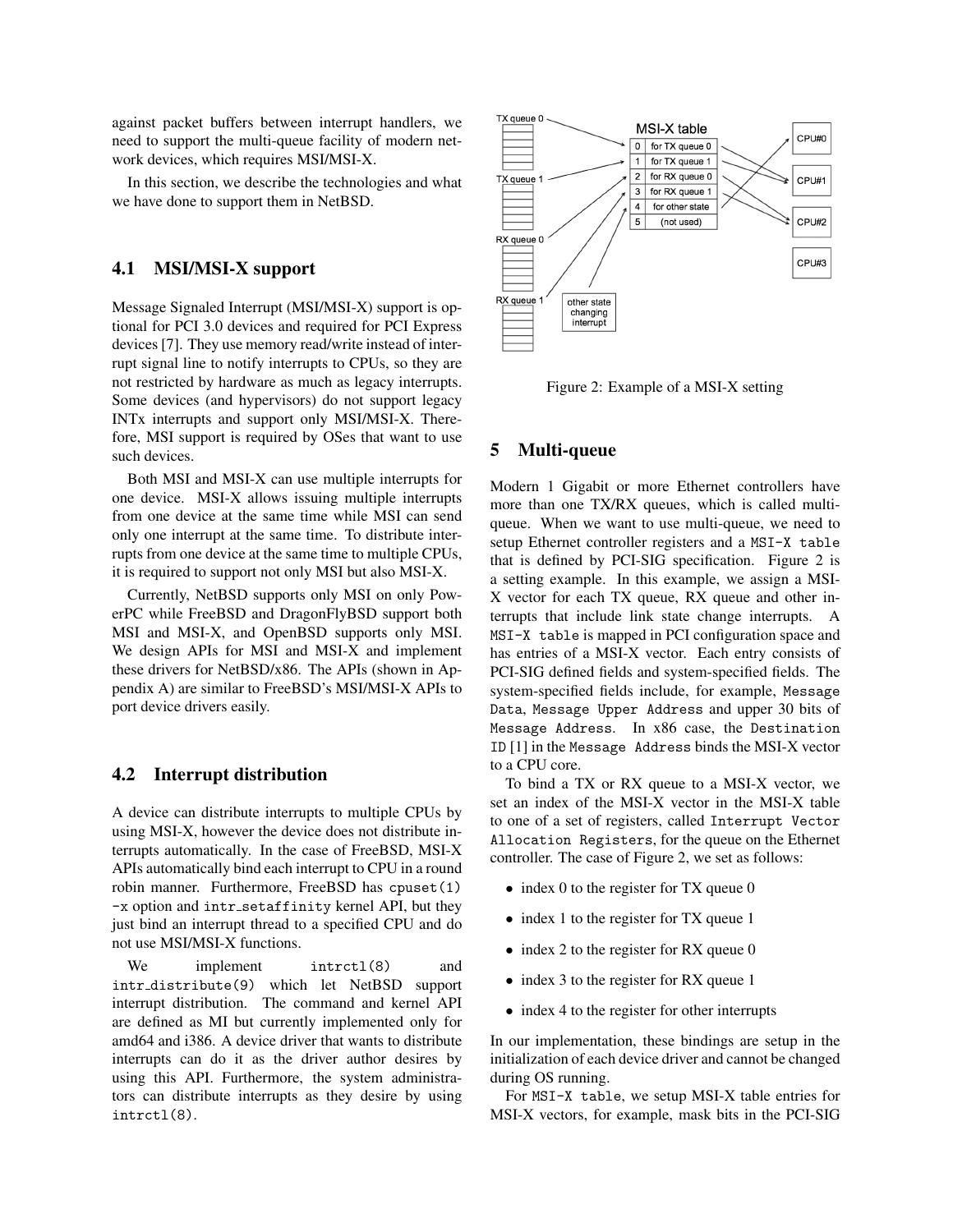defined fields and binding MSI-X vectors to CPU cores in the x86-specified fields. The case of Figure 2, we set as follows:

- cpuid 1 to the entries of index 0 and 2
- cpuid 2 to the entries of index 1 and 3
- cpuid 0 to the entry of index 4

In out implementation, these bindings are setup in MI code and can be changed by intrctl(8) during OS running.

## 5.1 Scaling by Multi-queue

A system can use multi-queue with the above setting, however it does not scale without appropriate CPU affinity. If all TX queue and RX queue affinity to the same CPU, TX procedures and RX procedures do not scale. As an example, we describe the relationship between RX, TX procedures and CPU affinity for bridge.

A RX procedure runs on a CPU that a RX queue interrupt occurs and bridge\_forward also runs on the same CPU, therefore it scales by assigning each MSI-X vector for a RX queue to a different CPU.

In contrast, a TX procedure runs on a CPU which bridge forward runs, but the TX procedure does not necessarily runs on a CPU which TX queue interrupts occur. Therefore, to scale TX procedures, it is required not to assign each MSI-X vector for a TX queue to a different CPU, but to assign each TX procedure of bridge forward to a different CPU using TX side multi-queue. We will describe this detail in Section 5.4.

We implemented multi-queue support for two Ethernet drivers that are required for our projects. One is if \_vmx and the other is if wm.

If vmx is the driver of VMXNET3 that is a paravirtualized network device of VMware. We implemented both RX side multi-queue and TX side multi-queue for if \_vmx, then we tested and measured the performance of it on VMware ESXi.

If wm is the driver of Intel Ethernet controller series including GbE. The supported devices of NetBSD's if wm are equal to the sum of FreeBSD's if em and if igb. We implement RX side and TX side multiqueues for if\_wm.

## 5.2 Common part

As described above, to scale up by using multi-queue, the driver is required to support MSI-X. Meanwhile, there are multiple ways to bind each hardware queue and MSI-X vector. In our implementation, we bind one MSI-X vector for each RX queue handler and each TX queue handler. The other way such as FreeBSD's if igb, a pair of one TX queue and RX queue is bound to one MSI-X vector.

Furthermore, it needs for if\_wm to support fallback to MSI or INTx, because if wm supports also the old devices that do not support MSI-X. We implement tiny INTx code to keep clean fallback code.

Note that old PCI host bridges do not support MSI/MSI-X. Some PCI Express root complexes should not use MSI or MSI-X because of their errata. So, we implement a framework to disable MSI or MSI-X for such host bridges and devices.

# 5.3 RX side

We implement I354 RX side multi-queue support to if wm. The implementation consists of two parts, separating RX-related variables from wm softc and setting Ethernet controller registers.

Separating RX-related variables from wm softc helps us to decide the number of using hardware queues dynamically. We implement struct wm\_rxqueue to manage each RX queue. We cannot determine the suitable number of using hardware queues statically, because the number depends on the number of CPUs, hardware queues and MSI-X vectors, which vary according to hardware.

We implement the code setting Ethernet controller registers. In particular, we extend the code to use registers for multiple queues. We implement setting the registers that decide which incoming frames use a hardware queue. The registers are not used if the driver uses only one queue.

At this point, we have implemented I354 support code only. It may be able to be used for other Ethernet controllers that use the same MSI-X setting registers, but we have not tested yet. At least, 82574's MSI-X setting is different from I354. We should implement register setting codes for such devices.

## 5.4 TX side

We implement I354 TX side multi-queue support to if wm as well as RX side multi-queue. The TX implementation is similar to the RX implementation except for new ifnet interface.

With current TX interface if\_start, Layer 2 enqueues a mbuf to if\_snd queue bound to the interface, then the driver dequeues the mbuf in if start function. In contrast, with new interface that we implement (if\_transmit), Layer 2 calls if\_transmit only. if transmit consists of two parts, enqueue and dequeue.

Before describing the enqueue process, we describe the relation between the number of CPUs and the num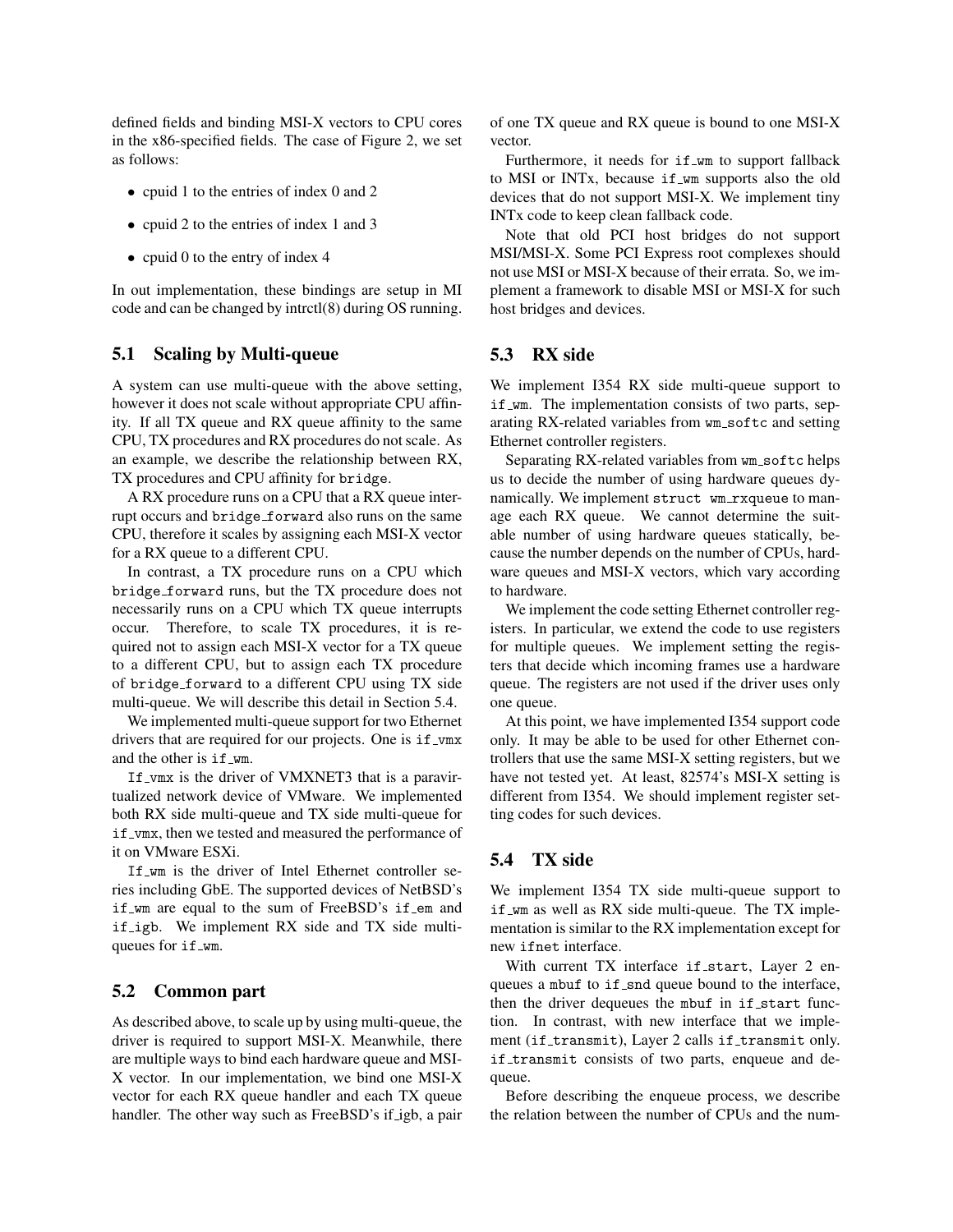ber of TX queues that the driver is actually using. When the number of the TX queues is more than the number of CPUs, it means that some CPUs are assigned two or more TX queues. Even if one CPU has multiple TX queues, the CPU cannot scale more than one TX queue because the CPU can work only on one queue at a time. When the number of the TX queues is less than the number of CPUs, it means that some CPUs share the same TX queue. In this case, the performance is lower than that all CPUs are assigned a dedicated queue because of lock contention on TX queue operations. Therefore, it is ideal that the number of TX queues is equal to the number of CPUs and each TX queue is assigned to a different CPU.

In the enqueue part, the driver selects  $if\_snd$  binding a TX queue to use on the CPU. On an ideal situation as described above, the driver use a dedicated if snd and TX queue assigned to the CPU. Otherwise, we need some selection logic of TX queues. Our implementation selects a TX queue in a simple round-robin manner. When there are 8 CPUs and 4 TX queues, we set as follows:

- CPU 0 uses TX queue 0
- CPU 1 uses TX queue 1
- CPU 2 uses TX queue 2
- CPU 3 uses TX queue 3
- CPU 4 uses TX queue 0
- CPU 5 uses TX queue 1
- CPU 6 uses TX queue 2
- CPU 7 uses TX queue 3

In the dequeue part, the driver can dequeue a mbuf from the if snd binding one of TX queues with holding only the TX queue lock. As a result, the dequeue part can also run concurrently.

In our current implementation, if transmit is used by bridge only. Other Layer 2 and 3 components use if\_start yet.

## 6 Performance

We evaluate our implementation in terms of throughput with different CPU affinities and frame sizes. This section describes the results of our experiments.



Figure 3: measurement environment

## 6.1 Experimental setup

We set up Supermicro A1SRi-2758F for our measurements as a DUT (device under test), which has an 8 core Atom C2758 SoC including a 4 port I354 Ethernet controller.

We set up two kernels; one is a kernel built based on NetBSD-current source code at 2015/01/07 with the GENERIC configuration (GENERIC kernel), and the other is a kernel built based on our MP-safe implementation with the GENERIC configuration plus NET MPSAFE enabled (NET MPSAFE kernel). We use each kernel as a bridge, and send UDP packets over the bridge bidirectionally (Figure 3).

We changed CPU affinities of TX and RX queues for NET\_MPSAFE kernel by using intrct1(8). The affinity variations are 1 core, 2 cores, 4 cores and 8 cores; the detailed affinities are shown in Table 2. Note that the tables show only RX queues that affect the results of the measurements.

We setup the driver of I354 ( $if_{w}$ m) to select the TX queue whose interrupt is bound to the CPU to be running bridge forward in this measurement. Therefore, mbufs do not move between CPU cores.

In NET MPSAFE implementation for Atom C2758 and I354, the driver use 4 RX queues and 4 TX queues, that is, use 4 MSI-X vectors for RX queue handlers, 4 MSI-X vectors for TX queue handlers, and 1 MSI-X vector for link state changing handler. It is not cared to affinity of MSI-X vector for link state changing interrupt, because the interrupt rarely occurs.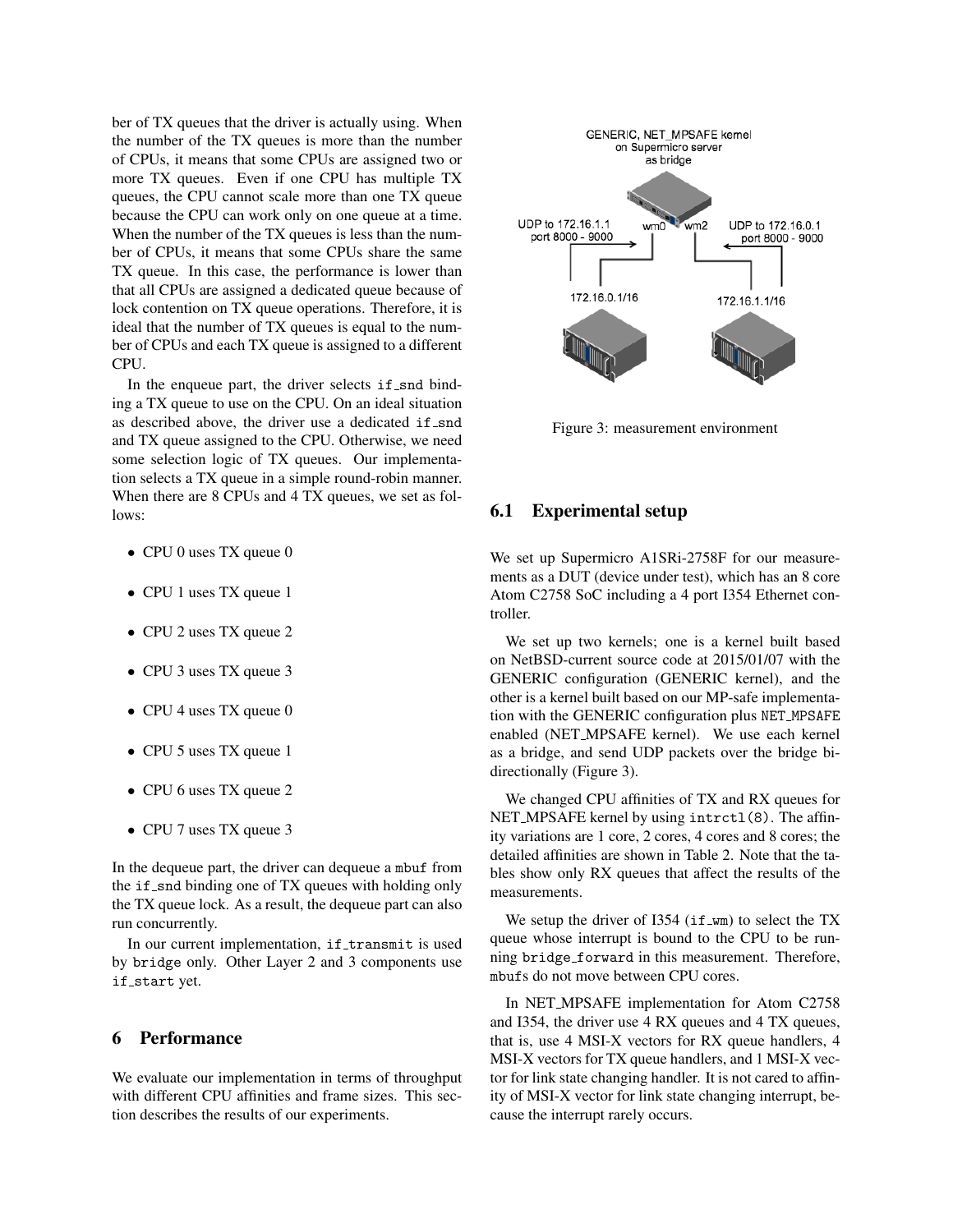### Table 2: CPU core affinities The four tables show affinities of RX queues on 1 core, 2

cores, 4 cores and 8 cores from top to bottom respectively.

|         | CPU#0   | CPU#1   | CPU#2   | CPU#3   | CPU#4        | CPU#5   | CPU#6 | CPU#7   |         |
|---------|---------|---------|---------|---------|--------------|---------|-------|---------|---------|
|         |         |         |         |         | $wm0$ RX $0$ |         |       |         |         |
|         |         |         |         |         | wm0 RX1      |         |       |         |         |
|         |         |         |         |         | wm0 RX2      |         |       |         |         |
|         |         |         |         |         | wm0 RX3      |         |       |         |         |
|         |         |         |         |         | wm2 RX0      |         |       |         |         |
|         |         |         |         |         | wm2 RX1      |         |       |         |         |
|         |         |         |         |         | wm2 RX2      |         |       |         |         |
|         |         |         |         |         | wm2 RX3      |         |       |         |         |
|         |         |         |         |         |              |         |       |         |         |
|         | CPU#0   | CPU#1   | CPU#2   | CPU#3   | CPU#4        | CPU#5   | CPU#6 | CPU#7   |         |
|         |         |         |         |         | wm0 RX0      |         |       |         |         |
|         |         |         |         |         | wm0 RX1      |         |       |         |         |
|         |         |         |         |         | wm0 RX2      |         |       |         |         |
|         |         |         |         |         | wm0 RX3      |         |       |         |         |
|         | wm2 RX0 |         |         |         |              |         |       |         |         |
|         | wm2 RX1 |         |         |         |              |         |       |         |         |
|         | wm2 RX2 |         |         |         |              |         |       |         |         |
|         | wm2 RX3 |         |         |         |              |         |       |         |         |
|         |         |         |         |         |              |         |       |         |         |
| CPU#0   |         | CPU#1   | CPU#2   | CPU#3   | CPU#4        | CPU#5   | CPU#6 |         | CPU#7   |
|         |         |         |         |         | $wm0$ RX $0$ |         |       |         |         |
|         |         |         |         |         |              | wm0 RX1 |       |         |         |
|         |         |         |         |         | wm0 RX2      |         |       |         |         |
|         |         |         |         |         |              | wm0 RX3 |       |         |         |
| wm2 RX0 |         |         |         |         |              |         |       |         |         |
|         |         | wm2 RX1 |         |         |              |         |       |         |         |
| wm2 RX2 |         |         |         |         |              |         |       |         |         |
|         |         | wm2 RX3 |         |         |              |         |       |         |         |
|         |         |         |         |         |              |         |       |         |         |
| CPU#0   | CPU#1   |         | CPU#2   | CPU#3   | CPU#4        | CPU#5   |       | CPU#6   | CPU#7   |
|         |         |         |         |         | wm0 RX0      |         |       |         |         |
|         |         |         |         |         |              | wm0 RX1 |       |         |         |
|         |         |         |         |         |              |         |       | wm0 RX2 |         |
|         |         |         |         |         |              |         |       |         | wm0 RX3 |
| wm2 RX0 |         |         |         |         |              |         |       |         |         |
|         | wm2 RX1 |         |         |         |              |         |       |         |         |
|         |         |         | wm2 RX2 |         |              |         |       |         |         |
|         |         |         |         | wm2 RX3 |              |         |       |         |         |
|         |         |         |         |         |              |         |       |         |         |

## 6.2 Experimental results

We use the throughput test defined in RFC 2544 [8] to measure our implementation with different CPU affinities and frame sizes.

Table 3 and Table 4 show the results of our measurements in kilo frames per second (kfps) and Mbps respectively. Figure 4 to Figure 7 show the results in various ways: frame size versus kfps, the number of cores versus kfps, frame size versus Mbps and the number of cores versus Mbps.

The GENERIC kernel uses only one interrupt for one Ethernet port, so it cannot use more than 2 cores. In contrast, NET MPSAFE kernel can use multiple interrupts using MSI-X. Additionally, NET MPSAFE kernel can run in parallel because intrctl(8) can set affinity those MSI-X vectors to different CPUs. Furthermore, our MP-safe bridge implementation is scalable. In this measurement, the interrupt affinity setting lets mbuf not move between CPU cores, this setting also helps MP-safe bridge to scale up.

All of the throughputs of the GENERIC kernel do not reach to the wire rate. Even at 1518 byte frame size, the performance is 66.6% of the wire rate. In contrast, all of the throughputs of the NET MPSAFE kernel

Table 3: Kilo frames per second

| frame size | <b>GENERIC</b> | NET_MPSAFE |         |         |         |  |
|------------|----------------|------------|---------|---------|---------|--|
|            |                | 1 core     | 2 cores | 4 cores | 8 cores |  |
| 74         | 99.3           | 329.0      | 527.7   | 705.4   | 1.147.1 |  |
| 128        | 81.3           | 327.7      | 528.2   | 704.8   | 1,157.6 |  |
| 192        | 118.9          | 333.5      | 530.4   | 706.6   | 1,142.9 |  |
| 256        | 89.1           | 331.0      | 530.8   | 700.3   | 905.7   |  |
| 384        | 115.1          | 332.1      | 528.5   | 618.8   | 613.9   |  |
| 512        | 109.3          | 329.0      | 469.0   | 469.9   | 469.9   |  |
| 768        | 110.3          | 316.9      | 317.2   | 317.2   | 317.2   |  |
| 1024       | 119.9          | 239.4      | 239.4   | 239.4   | 239.4   |  |
| 1280       | 104.7          | 192.3      | 192.3   | 192.3   | 192.3   |  |
| 1408       | 104.7          | 175.0      | 175.0   | 175.0   | 175.0   |  |
| 1518       | 108.2          | 162.5      | 162.5   | 162.5   | 162.5   |  |



Figure 4: Frame size vs. kilo frames per second

reach the wire rate at 768 byte frame size. Hence the NET MPSAFE lines in Figure 4 are overlapped at 768 byte or lager. As the same reason, 768 byte lines in Figure 5 is flat. Furthermore, 2 core or higher performance reaches the wire rate at 512 byte, 4core or higher does at 384 byte, and 8 core does at 256 byte. Each graphs in Figure 4 are overlap at frame size that the performance reaches the wire rate, moreover each graph in Figure 5 is flat. Figure 6 and Figure 7 more clearly show that all of throughputs of the NET MPSAFE kernel reach the wire rate.

At frame size 74 byte, the throughput of the GENERIC kernel is only 3.74% of the wire rate. The throughput of NET MPSAFE kernel at 1 core is 12.4% of the wire rate. Likewise, the throughput on 2 core is 19.8%, 4 core is 26.5%, and 8 core is 43.1%. These results show that our implementation scales up well, however, it does not reach the wire rate on the experimental machine.

Table 3 shows the throughput of NET MPSAFE kernel (1 core) is 3.2 times higher than the throughput of GENERIC kernel in 74 byte frame size. This is due to

<sup>4</sup>GENERIC kernel can use 1 core only. 2 core, 4 core and 8 core data is copy of 1 core one.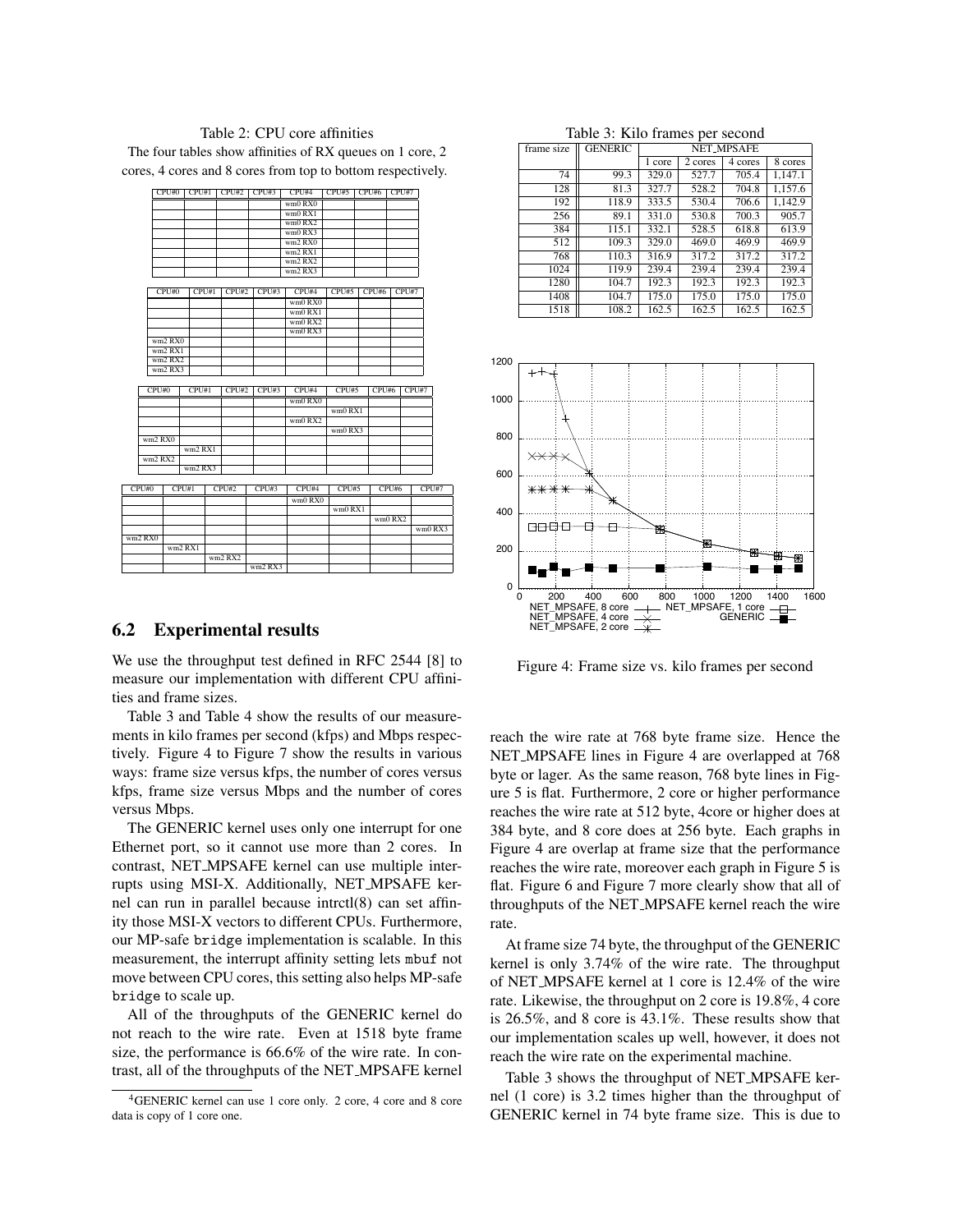

Figure 5: # of cores vs. kilo frames per second  $4$ 

| Table 4: Mbps per second |  |  |
|--------------------------|--|--|
|--------------------------|--|--|

| frame size | <b>GENERIC</b> | <b>NET_MPSAFE</b> |         |         |         |  |
|------------|----------------|-------------------|---------|---------|---------|--|
|            |                | 1 core            | 2 core  | 4 core  | 8 core  |  |
| 74         | 58.81          | 194.81            | 312.43  | 417.60  | 679.14  |  |
| 128        | 83.34          | 335.64            | 540.88  | 721.79  | 1185.47 |  |
| 192        | 182.72         | 512.26            | 814.74  | 1085.37 | 1755.60 |  |
| 256        | 182.63         | 677.90            | 1087.13 | 1434.42 | 1855.06 |  |
| 384        | 353.83         | 1020.48           | 1623.63 | 1900.97 | 1885.95 |  |
| 512        | 447.93         | 1347.93           | 1921.42 | 1924.79 | 1924.80 |  |
| 768        | 678.03         | 1947.51           | 1949.22 | 1949.22 | 1949.22 |  |
| 1024       | 982.34         | 1961.67           | 1961.67 | 1961.67 | 1961.67 |  |
| 1280       | 1072.66        | 1969.22           | 1969.22 | 1969.21 | 1969.22 |  |
| 1408       | 1179.89        | 1971.97           | 1971.98 | 1971.97 | 1971.97 |  |
| 1518       | 1314.65        | 1973.98           | 1973.98 | 1973.97 | 1973.98 |  |

not using MSI-X itself but the difference between the implementations of the MSI-X handler and the INTx handler. The MSI-X handler processes one incoming frame on a single interrupt. In contrast, if \_wm INTx handler processes all available incoming frames on a single interrupt by loop until TX queue is empty, therefore the period of hardware interrupt context can be long. For bridge, this too long hardware context disturbs bridge forward softint. Furthermore, the loop processes cause if snd overflow. For these reasons, the performance degraded. By modifying if wm INT<sub>x</sub> handler to process one frame on a single interrupt, the INTx performance is improved to 256 kfps. Because the current implementation has separate MSI-X vector handlers for TX and RX, NET MPSAFE is more improved up to about 330 kfps.



Figure 6: frame size vs. Mbps

### 7 Conclusion

We have modified several components of NetBSD and developed new components to achieve parallel network processing as described in this paper. Some of them are already in the NetBSD-current tree, but others are not yet. For example, modifications of bridge are already in the tree while MSI/MSI-X and multi-queue supports are not (as of this writing).

Our work has not finished yet and there remain a lot of tasks to do, especially tasks of making Layer 3 and above in the network stack MP-safe are important towards our goal. The tasks will take more efforts than so far and will need helps by other developers.

We also have several plans other than the above remaining work to do in the future for the goal. We will implement interrupt distribution facilities for architectures other than x86. As our project use ARM and MIPS, we will undertake those architectures.

## References

- [1] *Intel 64 and IA-32 Architectures Software Developer Manuals*, http://www.intel. com/content/www/us/en/processors/ architectures-software-developer-manuals. html.
- [2] Greg Lehey, *Improving the FreeBSD SMP Implementation*, USENIX Annual Technical Conference, FREENIX Track, 2001.
- [3] Jim Mauro and Richard McDougall, *Solaris Internals: Core Kernel Components Vol.1*, Prentice Hall Professional, 2001.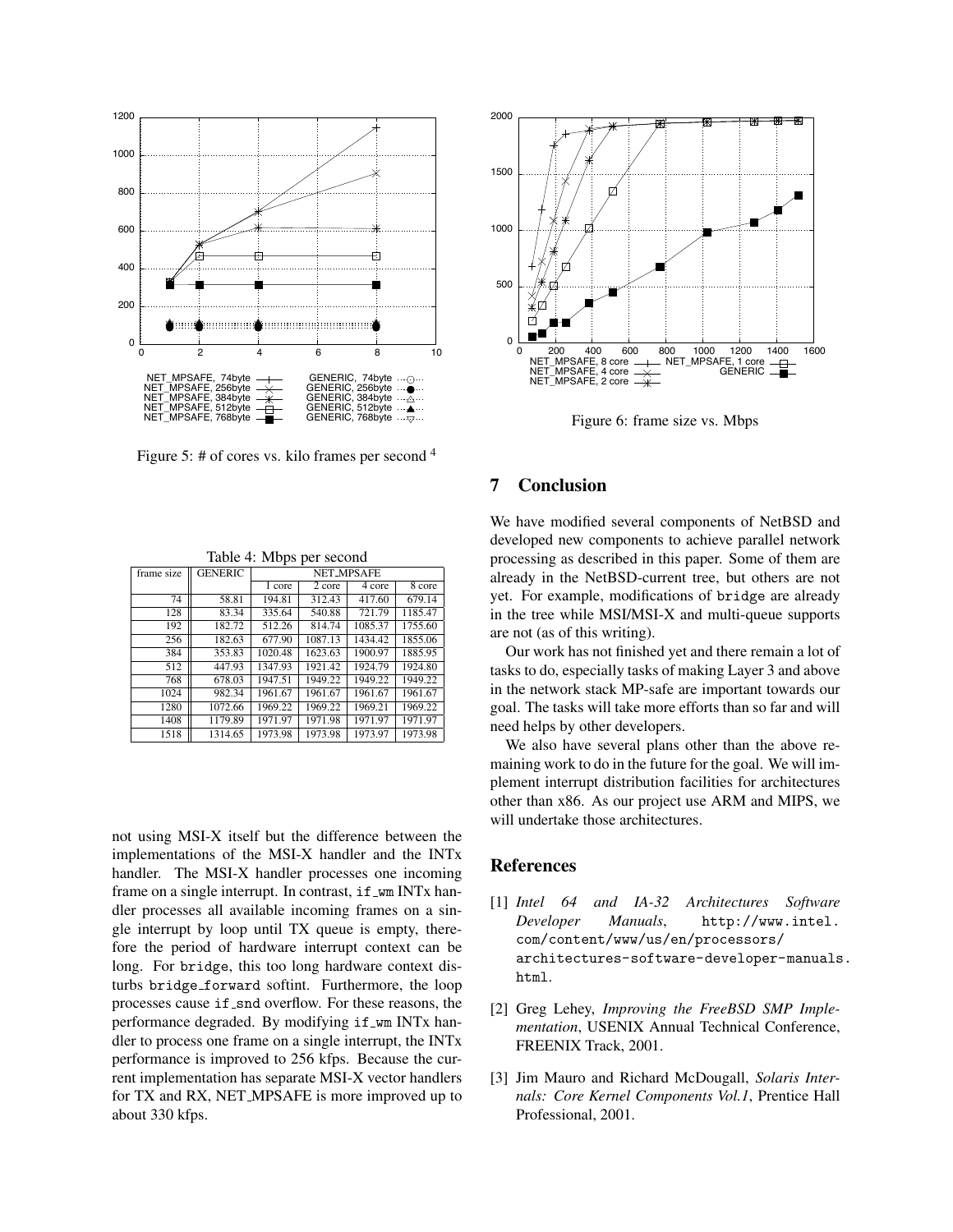

Figure 7: # of cores vs. Mbps <sup>4</sup>

- [4] Paul E. McKenney, *RCU vs. Locking Performance on Different CPUs*, linux.conf.au 2004, 2004.
- [5] Paul E. McKenney and Jonathan Walpole, *Introducing Technology Into the Linux Kernel: A Case Study*, ACM SIGOPS Operating Systems Review 42.5, 4– 17, 2008.
- [6] Jeffrey C. Mogul and Kadangode K. Ramakrishnan, *Eliminating Receive Livelock in an Interrupt-Driven Kernel*, ACM Transactions on Computer Systems 15.3: 217–252, 1997.
- [7] PCI-SIG, https://www.pcisig.com/.
- [8] RFC 2544, https://tools.ietf.org/rfc/ rfc2544.txt, 1999.